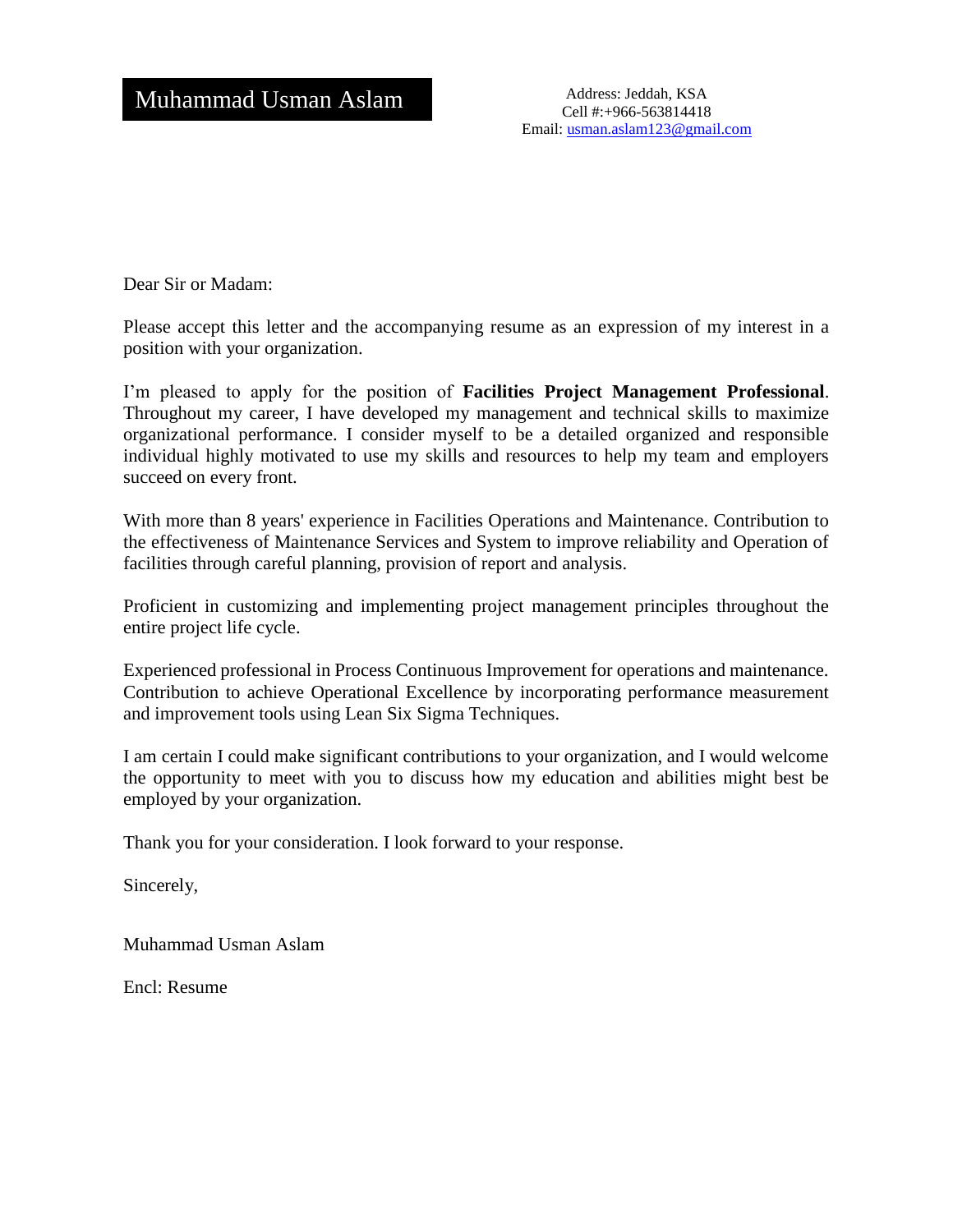# **Muhammad Usman Aslam**



## **OBJECTIVE**

Seeking a competitive position in facilities project management, developing, organizing & implementing effective management and engineering strategies that ensure maximum possible output for the organization

## **PERSONAL INFORMATION**

| <b>Father's Name:</b> | Muhammad Aslam Shahid        |
|-----------------------|------------------------------|
| Date of Birth:        | September 29th 1986          |
| <b>Nationality:</b>   | Pakistani                    |
| Iqama #:              | 2313660389                   |
| <b>Address:</b>       | Jeddah, KSA                  |
| $Cell#$ :             | +966-563814418               |
| Email:                | usman.aslam $123@$ gmail.com |
|                       | usman_aslam_1@hotmail.com    |

## **ACADEMIC QUALIFICATIONS**

## **M.Sc Industrial Engineering**

**M.Sc (Engg.) Industrial Engineering CGPA 4.63/5.0**  King Saud University, Riyadh, Kingdom of Saudi Arabia

### **B.Sc Industrial Engineering and Management**

**B.Sc (Engg.) Industrial Engineering and Management CGPA 3.75/4.0**  Institute of Quality & Technology Management, University of the Punjab, Lahore **Overall 3rd Position in the class.**

## **TRAININGS AND CERTIFICATES**

- **PMP® Project Management Professional Training – 35 Contact Hours of PDU's**
- **Project Management Principles and Practices by University of California, Irvine on Coursera**
	- Initiating and Planning Projects
	- Budgeting and Scheduling Projects
	- Managing Project Risks and Changes
- **Procore Certified: Project Manager (Project Management) by Procore Technologies**
- **Procore Certified: Project Manager (Core Tools) by Procore Technologies**
- **Six Sigma Green Belt Certification (USA)**
- **Lead Auditor Certification ISO 9001:2008 IRCA (UK)**
- **Implementation and audit of an Energy management system as per ISO 50001:2018**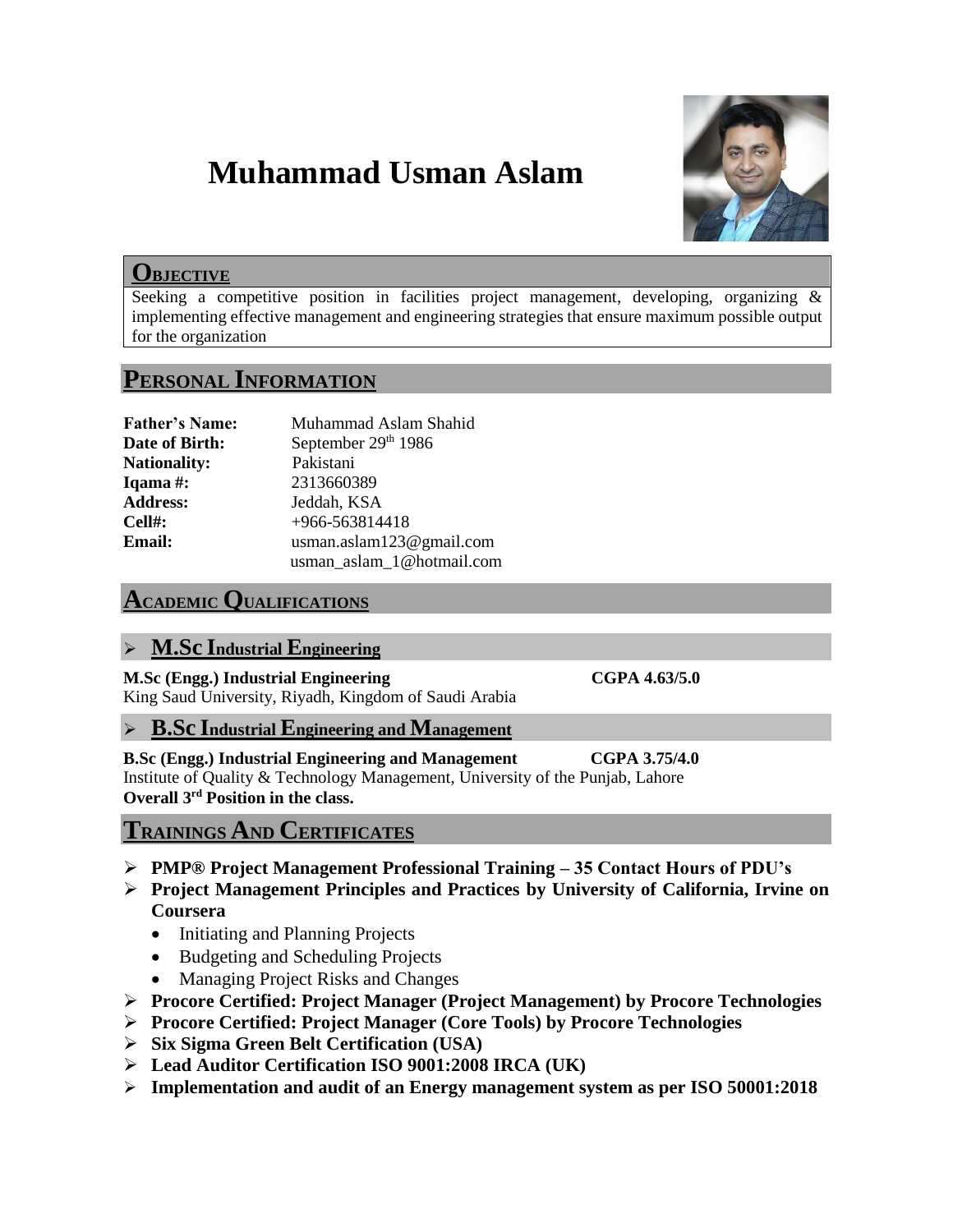## **PROFESSIONAL EXPERIENCE**

## Aug, 2018 - Present **King Abdullah University of Science and Technology (KAUST)**

 Attracting and developing top talent from the Kingdom and around the world, KAUST invests in its people. The University allows its members to fulfill their intellectual potential in a state-of-the-art environment.

#### **Oct, 2019 – Present:**

### Working as **FM – Project Planning and Control Engineer.** My responsibilities include:

- Establish professional relations with customers to ensure customer satisfaction.
- Ensure baseline project documents are produced, maintained and available to all parties concerned and effectively used.
- Ensure assigned projects are correctly planned and managed during execution.
- Monitor and control financial status of project.
- Report financial, resources, technical issues, customer satisfaction status of assigned projects to management.
- Manage process of scope definition, cost estimation and change control.
- Identify important potential risks related to project.
- Monitoring the execution plans to control schedule variances.
- Ensure projects are properly closed out and lesson learned are recorded.
- Ensure assigned individuals are executing identified and assigned tasks.
- Provide appropriate tracking and reporting per plan to management.
- Perform as primary project contact to establish key stakeholder requirements and project objectives.
- Analyze project data, determine potential risks and challenges and develop appropriate mitigation plans.
- Provide project control support to Manager to successfully plan and execute assigned projects.
- Determine key performance indicators to improve project operational efficiency.
- Oversee change order management and implement change requests in a timely manner.
- Monitor project progress to identify and correct delays or deviations.
- Monitor project status on regular basis and develop status reports to management.
- Maintain positive working relationships with management, project execution team and customers.

### **Aug, 2018 – Sep, 2019:**

Worked as **Facilities Engineer.** My responsibilities include:

- Act as Facilities liaison with the KAUST community by effectivity and accurately communicating with staff, customers and administration on all issues, concerns and resolution.
- Manage the planning and implementation of support services strategies resulting the appropriate level of services.
- Assuring the implementation of all Safety and Maintenance procedures and guidelines and report non-compliance with corrective actions.
- Assuring the inspection program to be implemented as planned and report the progress.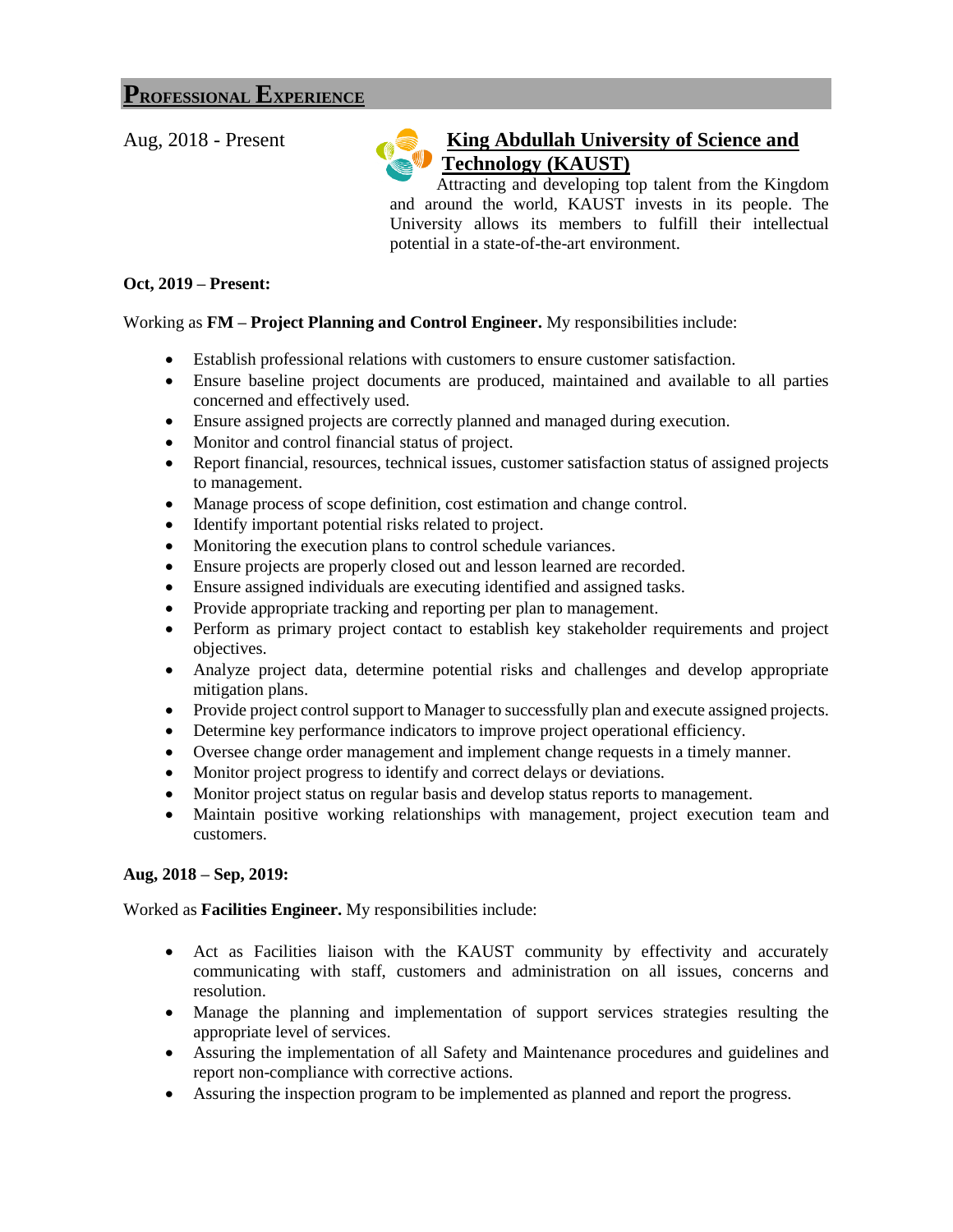- Conduct regular visit to the work sites to ensure safety, quality, and qualification of contractor skilled worker, technicians and supervisors are in compliance with all related standard procedures.
- Conduct walkthrough with Building owners and Building Users to provide information and identity issues and discuss PPM progress.
- Coordinate all maintenance issue and assure preventive maintenance program & reactive maintenance implementation to the areas of responsibility.
- Coordinate with Health, Safety & Environment on all safety and health related issues observed in the concerned facilities.
- Coordinate with proponents and security to resolved related issues.
- Ensure compliance with all related KAUST policies and procedures.
- Follow up complaints and escalated cases till completion, analyze and confirmed with customer.
- Issue "Report It" for any incident report or near mess in your area.
- Monitoring and insuring proper operation, safety and cleanliness of all supported facilities in the common and public areas.
- Monitoring of maintenance backlog and make sure proper action is taken to maintain it with in the acceptable limit.
- Monitoring of maintenance tickets in SAP and ensure compliance with rectification periods set in the contract.
- Monitoring the Planned preventive Maintenance activities and assuring the quality of the tasks in a timely manner.
- Overseas safety and housekeeping of the areas under maintenance.
- Report to Maintenance Manager any technical problems needs third party or interference from other KAUST department.
- Review and analyze technical reports generated by Service Provider and enforce implementation of recommendations.
- Review of preventive Maintenance programs and continuous development of the enhancement recommendation.
- Reviewing and analyzing the customer complaints for assuring the closure.
- Reviewing the PPM schedule periodically and reporting the progress to the manager with enhancement recommendations.
- Reviewing the root causes analysis reports submitted by Service Provider for repetitive failures and discussing it with the manager in a weekly basis.
- Supervise and Monitoring Punctuality of assigned manpower within zone/area of responsibility. Highlighted any inadequate performance to maintenance Manager Service.

## Mar, 2017- July, 2018 **Madar Maintenance for Trading Services**

 $MFM$  Madar FM mission is to provide high quality and customer focused Facility Management and Property Management Services to its clients, in the Kingdom of Saudi Arabia.

Worked as **Senior Facilities Engineer.** My responsibilities include:

- Responsible for handling the day to day facility maintenance operations.
- Perform ongoing preventive maintenance and repair work on facility mechanical, electrical, and other installed systems;
- Maintaining the civil and MEP work within the facility.
- Maintain, operate all HVAC systems and associated equipment, electrical equipment, plumbing systems, building management system, and building repairs;
- Perform facility inspections and report on the condition affecting operations;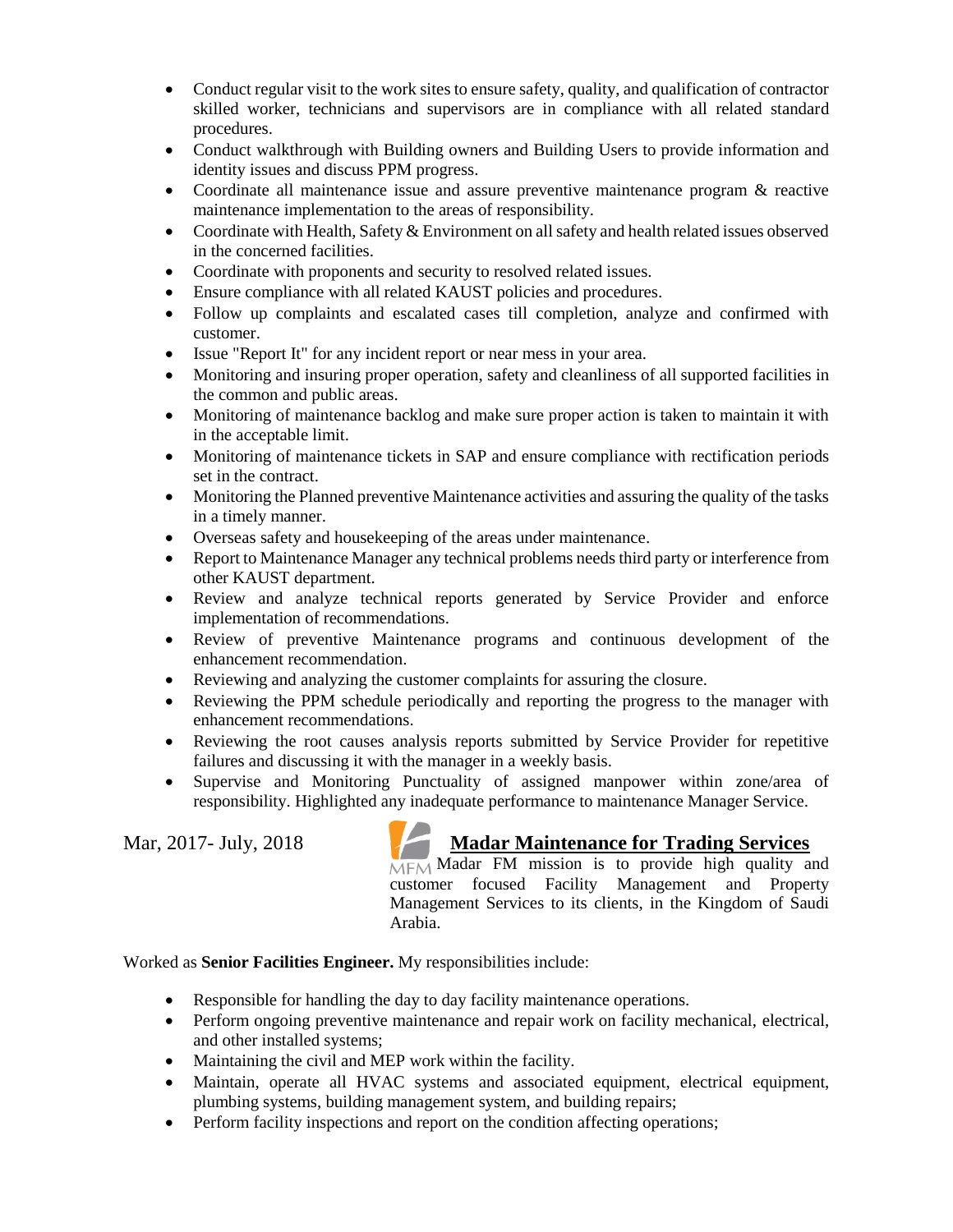- Monitor and supervise HVAC preventive Maintenance contracts;
- Respond to emergencies;
- Prepare and submit summary reports of conditions in buildings and recommend actions to be taken;
- Review and understand equipment and methods of operation, BMS system, fire/life safety, and other systems;
- Responsible for issuing and monitoring the job cards;
- Comply with all safety procedures and requirements;
- Maintain compliance with Country ordinances and codes;
- Support any after-hours building needs and activities as required;
- Attend training sessions and seminars; and
- Other assigned tasks as requested.
- **Sub - Contractor Management:**
	- To establish effective support for the needs of the subcontractors.

- To ensure statement of work developed jointly by the team with each subcontractor taking responsibility for the deliverables and services outlined in its area of responsibility.

- To ensure subcontractor have requirements for quality clearly identified to it in the statement of work.

- Monitoring of subcontractor SLA and KPI's.

- Implementation of HSEQ policies and procedures.
- Raise job cards for PPM schedules and maintenance.
- Monitoring the property management plan for the facility.
- Detailed verification of all subcontractor invoices as per their work report.

## Mar, 2014- Mar, 2017 **Saudi Real Estate Company (Al Akaria)**

 $\frac{a_{11} \left| \right|}{A_{11} \left| \right| A_{12} \left| \right| A_{11}}$  To be a world-class real estate company creating sustainable space that fosters joy, productivity, and innovation.

Worked as **Maintenance Operation Engineer.** My responsibilities include:

- Identifies and captures opportunities for improvement in equipment maintainability and reliability.
- Uses Lean Six Sigma concepts to optimize work processes, adapt maintenance tools and procedures to improve equipment utilization and reliability, and minimize service quality incidents.
- Promotes the importance of data and service quality within maintenance community.
- Assists with development and coaching of junior maintenance staff.
- Supports Maintenance Manager in planning for equipment and maintenance resources and correcting existing discrepancies.
- Ensures application of asset management and maintenance systems data and accurate, timely data entry and reporting.
- Participates in technical audits and compliance assessments, and follows up on the closure of remedial action plans.
- Design and manage the maintenance plan for all the sites in operation.
- Track and ensure the Maintenance plan is always on-track.
- Report any deviation to plan and device the actions required to ensure any deviation from the plan is covered and the operations are guaranteed.
- Report the usage and life consumption/expectancy for all assets by the project.
- Report whenever an asset requires replacement or repair.
- Track the usage of equipment.
- Ensure that the use of tools and equipment at the site is as per manufacturer's recommendation and best practices.